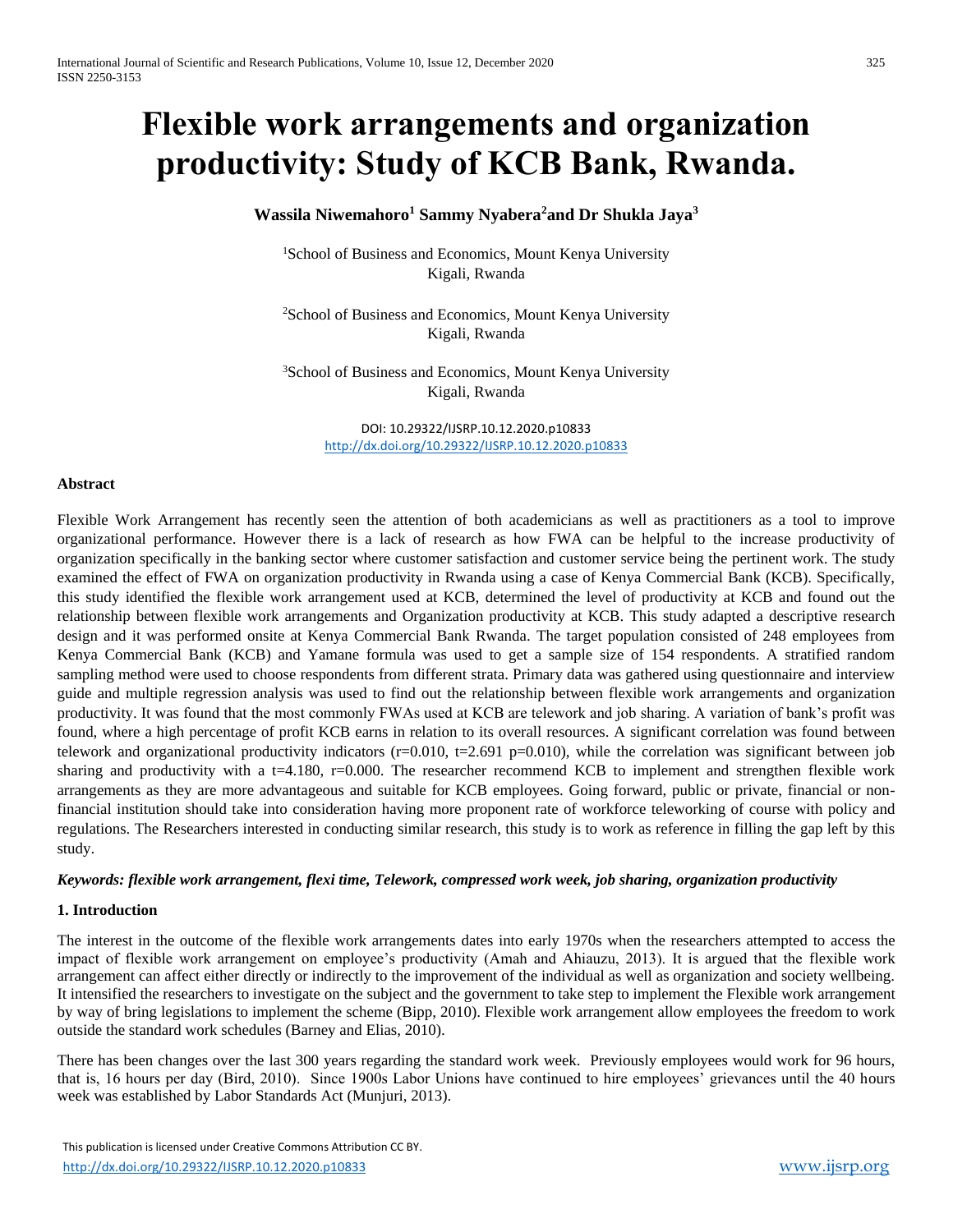International Journal of Scientific and Research Publications, Volume 10, Issue 12, December 2020 326 ISSN 2250-3153

According Njeru (2013) a survey carried out found that 87% of workforce preferred flexible work arrangement and this would take priority when looking for new employment. Organizations are look for ways and means of attracting employees. According to World of Work Report (2011), the flexible work schedules are important element of Organization strategies which should be geared towards retaining a motivated workforce. Flexible work arrangement have been practiced in both developing and developed countries and both employers and employees have benefitted from them.

According to Bipp (2010) one manufacturing company changed its work schedule from working six hours per day to eight hours. This alteration brought increase in production because accidents reduced as well as increasing employee's morale. The program was accepted nationally by stakeholders from government and business organizations.

According to Kattenbach et al., (2010) the US President passed a Telework Act that enabled for more flexibility by employees. Other countries for instance Australia followed suit in order to bridge the production gap (Galinsky, et al., 2010). According Christopher and Angelique (2014), Germany aerospace introduced flexible practices in order to reduce absenteeism. In UK several organizations introduced flexible work arrangements (International Labor Organization, 2010). Organizations in Africa have introduced flexible work arrangement but to a lesser extent (Ioan, et al., 2010).

In Rwanda flex-time has been in use by various firms, for instance Safaricom in 2012 and ECO Bank in 2013 and some commercial banks (Kamau, et al., 2013). According to Kamau et al., (2013) a study on flexible work arrangement in Rwanda concluded that flexible work arrangement improves employee job performance.

According to Kamau, et al (2015) work flexibility enables the workers to seek a new job. Therefore labor turnover was linked to the degree of flexibility the organization practices. Employee's absenteeism reduces as a result of work scheduling (Kossek, et al., 2010). As a result of practicing these schedule flexibilities the organizations productivity improves. Research has shown that organization using schedule flexibility tend to perform better (Anafarta, 2011).

This study was interested in only four types of flexible work arrangement namely: compressed work week, job sharing, Telework and flexi-time.

This research was conducted on the basis of the following objectives:

- (i) To identify the flexible work arrangements used at KCB
- (ii) To determine the level of organization productivity at KCB.
- (iii) To find out the relationship between flexible work arrangements and Organization productivity at KCB.

# **2. Literature review**

According to Lewis and Den (2010), flexible work arrangement are different forms of working schedule that enables employees to work outside the normal workday. Some of various forms of flexible work arrangement include Telework, compressed hours, shift, and flexi-time and annualized hours (Mclean and Collins, 2011).

Nowadays, flexible work arrangements have become an essential part of today's work culture because of socio-demographic changes, but the organization's benefits are still one of its major driving forces (Masuda et *al.,* 2011). Organizations adopt more flexible work arrangements in order to respond to the needs and expectations of employees which have increased because of these sociodemographic changes.

Coenen and Kok (2014) claims that in many cases, Employers have introduced flexible working arrangement in order to attract, recruit, and retain highly qualified staff to the organizations. This gives an employer the possibility to create a good work place where people want to work, it also help to reduce employee turnover and absentee-ism and increase organization productivity.

Wheatley, (2016) stated that flexible work arrangement also increase employee performance- By creating an environment where employees have higher levels of satisfaction and motivation, productivity also increases, which has a positive impact on the bottom line. Flexible working arrangement is one of the human resource strategy to attract and retain a talented workforce – In order to continue to attract, retain and develop talent, businesses need to understand what drives the workforce.

Smith (2010) observed that a key factor in employee engagement was the ability to 'switch off' or psychologically detach from work during non-work time. Typically psychological detachment involves people's social relationships and activities such as catching up with friends or pursuing hobbies or other interests. In addition, most employees have other responsibilities that must be attended to and for which employees must be psychologically present, such as dependent children and/or other family matters, household tasks, and sport.

Travis (2010) found that employees who were unable to achieve detachment from work experienced a corresponding lowering of work engagement. It is therefore observed that a long-hours' work culture described by a number of researchers (Van de Wiele, 2010) could potentially erode employees' engagement with work. Research shows there is a direct correlation between engaged employees and the satisfaction of the customer and ultimately achieving business outcomes.

This publication is licensed under Creative Commons Attribution CC BY.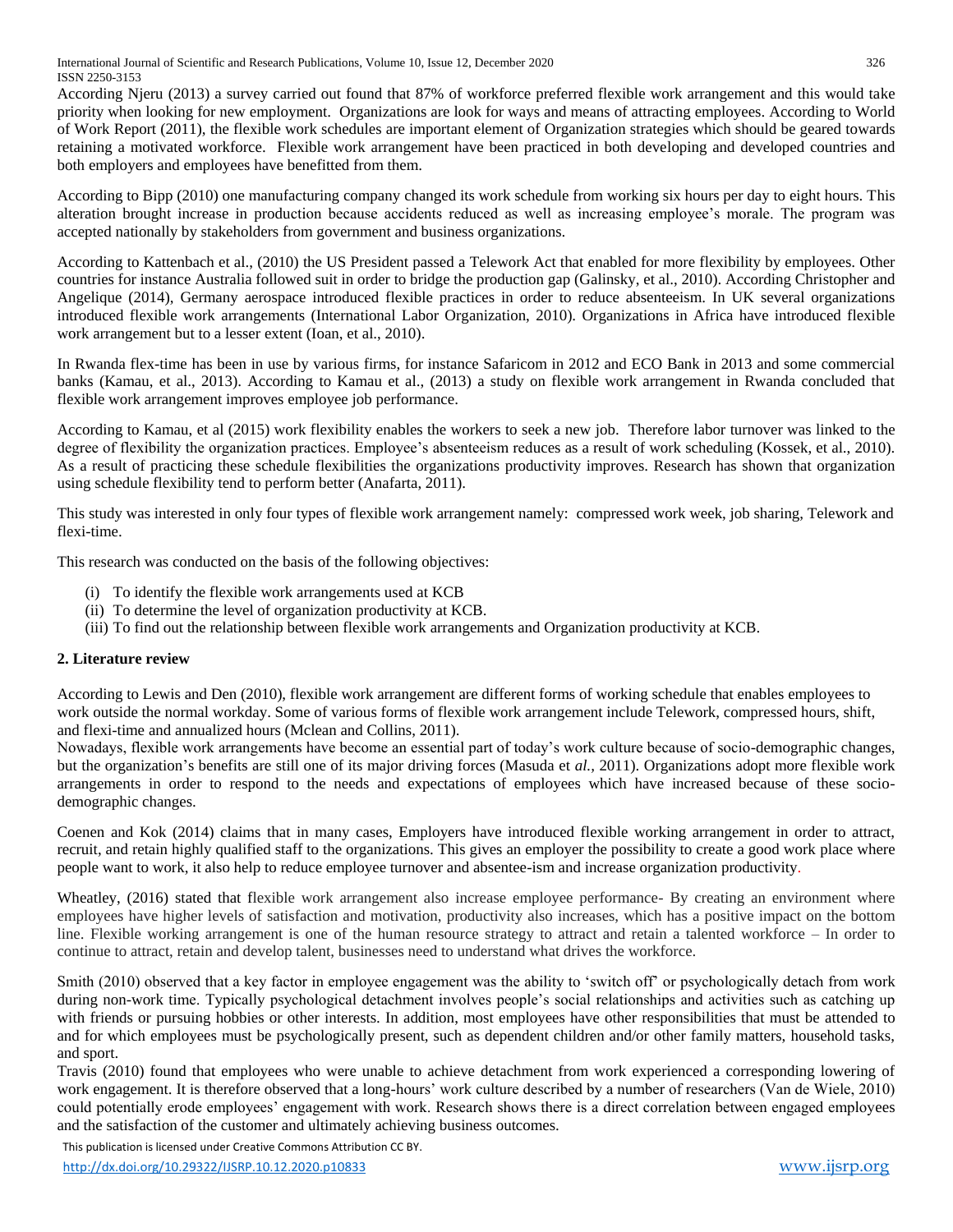International Journal of Scientific and Research Publications, Volume 10, Issue 12, December 2020 327 ISSN 2250-3153

Baruah, (2013) identified work life balance initiatives such as flexible work arrangements to be significant for employees retention and engagement particularly in a business environment that shows support for the family.

Adekola (2010) attempted to identify and relate work demand to work life conflict and it was discovered that career salience, hours of work and work involvement were associated with work interference and family conflict. Better performing employees at work become more committed to the organizational and ultimately contribute to increase organizational performance as well as growth of the economy. To achieve this, flexible work arrangement is important. Availability of FWA have also been related to increased affective commitment and decrease turnover intentions among all employees' not just users of the FWA (Wu, et al., 2012).

Amah and Ahiauzu (2013) further observes that employee satisfaction is likely to increase one's performance as one will always exert himself or herself to a task that employee feel capable of and in an environment that is conducive but factors such as work pressure, fatigue and high stress levels may limit employee performance (McNall and Nicklin, 2010).

Barney and Elias (2010) assert that many commercial banks are cropping up or older ones opening up new branches in order to meet the high demand of clients that is a result of a more financially enlightened population in an economy that is seeing gradual progress to remain competitive in an industry where there is strong competition among the commercial banks and from other financial institutions the burden is on the employees to improve the performance.

Lewis and Den (2010) established that both employers and employees equally benefits from schedule flexibility. These studies are not specific on various forms of flexible work arrangement adopted.

Lewis and Den (2010) used the work adjustment model to explain how flextime schedules influence employees' attitudes and behaviors. The work adjustment model leads to the prediction that high correspondence between an employee's abilities and the ability requirements of the job should lead to high role performance. Work adjustment is high when individuals fulfill the work/ role requirements and the organization simultaneously fulfills the needs of the individual. More recent research has modified the model so that moderating relationships also exist between job attitudes and job performance (Madsen, 2011).

The conceptual framework focuses on the interaction among independent, dependent and intervening variables. This conceptual framework explained how compressed hours, flexi time, job sharing, and Telework affects organization productivity.

# **Independent Variable Dependent Variable**



#### **3. Materials and N**

This study, qualitative and quantitative methods for analyzing information were employed. The research design used was mixt Method (quantitative and qualitative).Therefore, a descriptive research was chosen as the same meaning, it is expected to define the current status while discussing the existing and be taken for visual assistance like figures and tables. Target population is composed of KCB Rwanda's employees. In total, there are 248 KCB employees all over the country. To define the Sample size Yamane's simplified formula was used as follow: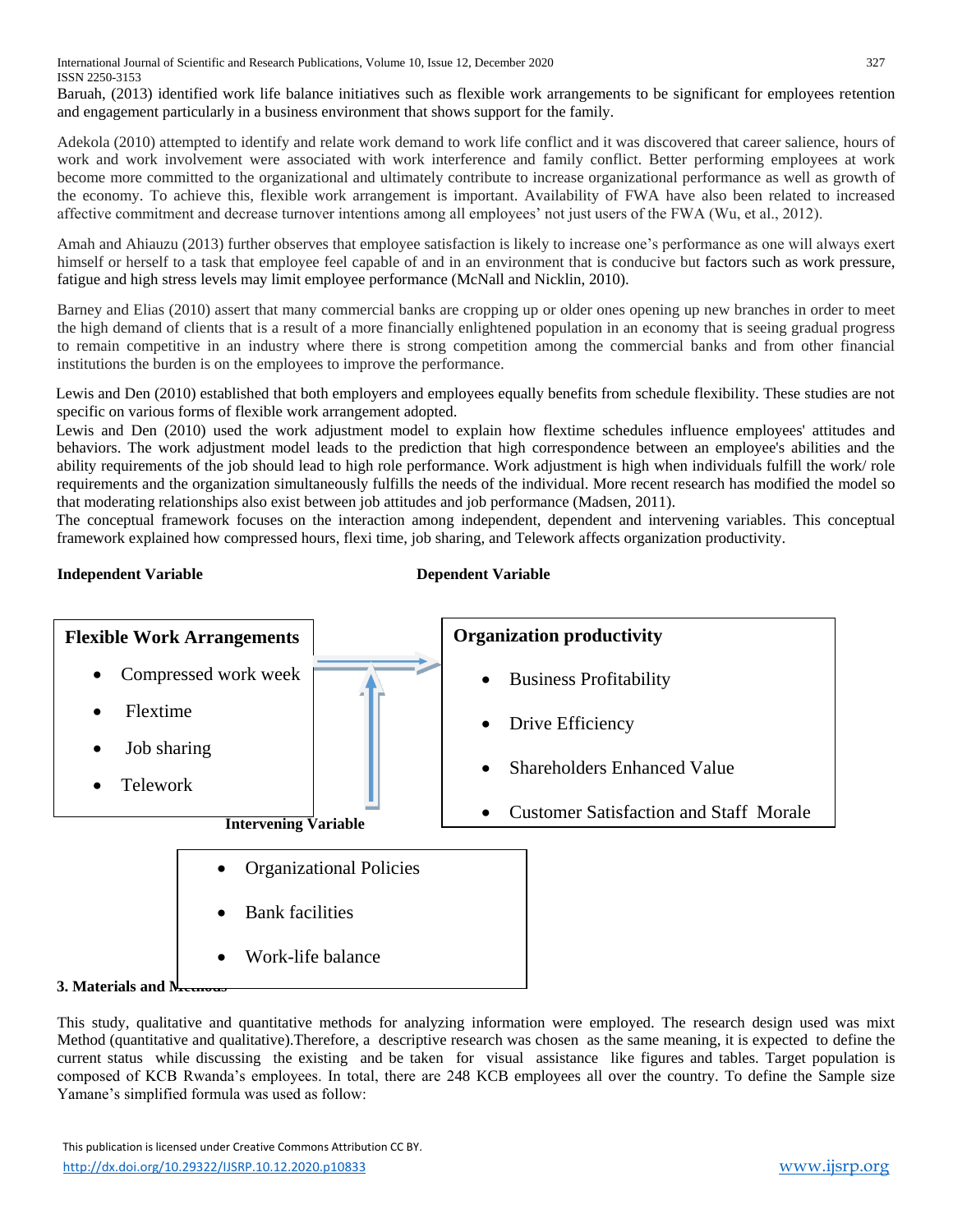When n is the Sample Size, N is the population size and e is the degree of precision. The confidence level was considered to be 95%. With N=248 employees; e=5%; considering the confidence levels of 95%; n is equal to 154 employees. The 154 staff members were purposively chosen as a sample size for the study. The stratified random sampling and the simple random method were used in selecting respondents to be involved in research and grouping the respondents. For analyzing quantitative information, statistical package for social sciences (SPSS) version 22.0 and Ms Excel were used. Qualitative information was expressed in different format such as tables, figures and the analysis of percentages were done through Microsoft excel spreadsheet application which organizes data in columns and rows to be manipulated through formulas to allow the researcher to easier interpreted the collected data from interviews and questionnaires.

# **4. Results and discussion**

The researcher collected both qualitative and quantitative information from 154 respondents. The first part consists of identifying the flexible work arrangements used at KCB, the second determined the level of productivity at KCB, and the third party of finding out the relationship between flexible work arrangements and Organization productivity at KCB.

The investigation on flexible work arrangements used at Kenya Commercial Bank, to determine whether Flexible Work Arrangements existed in the bank. These include compressed workweek, flexi-time, job sharing, and telework.

| <b>Flexible Work</b> | <b>Strongly</b> |                |                 |               | <b>Not</b>  |         |    |               |                | <b>Strongly</b> |              |         |                 |
|----------------------|-----------------|----------------|-----------------|---------------|-------------|---------|----|---------------|----------------|-----------------|--------------|---------|-----------------|
| arrangements         | <b>Disagree</b> |                | <b>Disagree</b> |               | <b>Sure</b> |         |    | Agree         |                | Agree           | <b>Total</b> |         |                 |
| available at KCB     | N               | $\frac{0}{0}$  | N               | $\frac{0}{0}$ |             | $N_{o}$ | N. | $\frac{0}{0}$ |                | $N \gamma_0$    | N            | Mean Sd |                 |
| Compressed work week | $\overline{0}$  | $\overline{0}$ | 88              | 57.6 61 39.8  |             |         |    | 5 2.6         | $\overline{0}$ | - 0.0           | 154          |         | $2.5$ 1.9       |
| Flexi Time           | 106             | 69.3 34        |                 | 22.2          |             | 11 7.2  |    | $3 \quad 1.3$ | $\Omega$       | 0.0             | 154          |         | $1.4 \quad 1.0$ |
| Job sharing          | $\Omega$        | $\Omega$       | 20              | 13.0          | $\theta$    | 0.0     |    | 62 39.9       |                | 72 47.1         | 154          | 4.2     | 3.8             |
| Telework             | $\Omega$        | $\theta$       | 4               | 2.6           | $\theta$    | 0.0     |    | 73 47.7       |                | 76 49.7         | 154          | 4.4     | 3.9             |

|  |  | Table 4. 1 Flexible Work Arrangement used at Kenya Commercial Bank |
|--|--|--------------------------------------------------------------------|
|  |  |                                                                    |

**Source: Field survey (2020)**

The study revealed that 57.6% of respondents indicates that respondents disagree with the adoption of compressed work hours at KCB, though 39.8% of respondents were neutral. The findings suggests that compressed work week is not known by employees in the Institution. The study similarly established that 69.3% of respondents strongly disagreed with the adoption of flexi time. In other term, flexi time was not used at KCB or not commonly known by majority of employees in the Institution. The study also established that job sharing is frequently adopted at KCB, majority of respondents strongly agreed that job sharing exist at KCB. The study established that a big number of the respondents indicated that at KCB telework has been adopted especially during this period of Cov-19. In this regards, 49.7% of respondents respectively agreed and strongly agree with the existence of telework at KCB.

The researcher sought to determine the level of organizational productivity at Kenya Commercial Bank-Rwanda, using organization productivity indicators such as: Business profitability, drive efficiency, shareholders enhanced value, and staff morale and customer satisfaction.

# **Table 4.2 Business Profitability**

| <b>Business Profitability</b> | <b>Very</b><br>low | Low           |   | Average       |             | <b>High</b>   |   | Verv<br><b>High</b> |   | <b>Total</b>  |   |                |  |
|-------------------------------|--------------------|---------------|---|---------------|-------------|---------------|---|---------------------|---|---------------|---|----------------|--|
|                               |                    | $\frac{0}{0}$ | N | $\frac{0}{0}$ | $\mathbf N$ | $\frac{6}{6}$ | N | $\frac{0}{0}$       | N | $\frac{0}{0}$ | N | <b>Mean</b> Sd |  |

 This publication is licensed under Creative Commons Attribution CC BY. <http://dx.doi.org/10.29322/IJSRP.10.12.2020.p10833> [www.ijsrp.org](http://ijsrp.org/)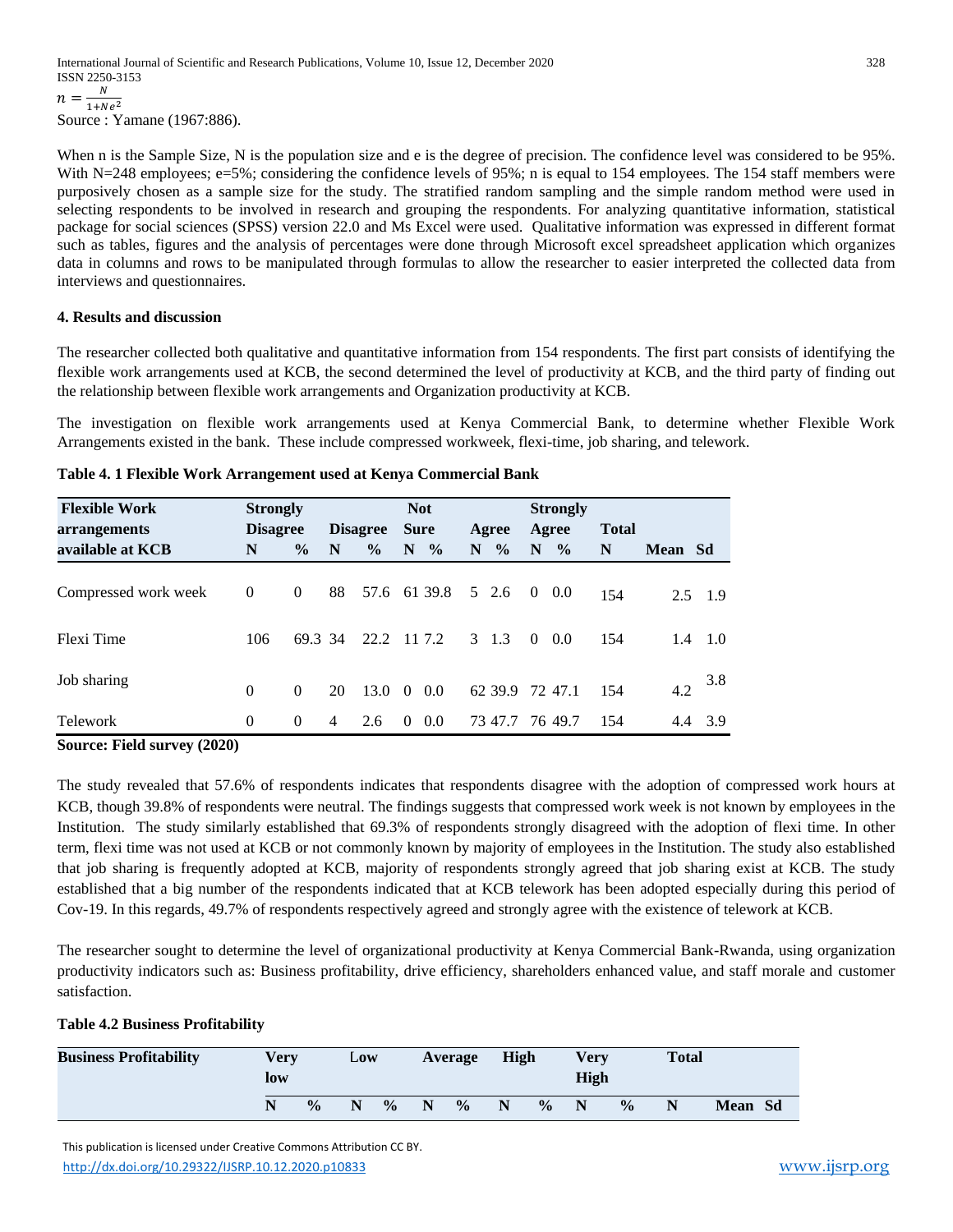International Journal of Scientific and Research Publications, Volume 10, Issue 12, December 2020 329

| ISSN 2250-3153          |    |      |                 |  |      |                                 |      |     |     |      |
|-------------------------|----|------|-----------------|--|------|---------------------------------|------|-----|-----|------|
| Product innovation      | 21 | 13.7 |                 |  |      | 39 25.5 28 18.3 23 15.0 42 27.5 |      | 154 | 2.8 | 2.7  |
| <b>Return on Assets</b> | 5. | 3.3  | 19 12.4 18 11.8 |  | - 19 | 12.4 92                         | 60.1 | 154 | 1.9 | -1.8 |
| Customer deposit        | 11 | 7.2  | 32 20.9 6 3.9   |  | 58   | 37.9 46                         | 30.1 | 154 | 2.9 | 2.2  |
| loans and advances      | 34 | 22.1 | 17 11.0 51 33.8 |  | 39   | 25.3 12                         | 7.8  | 154 | 3.1 | 2.9  |

## **Source: Field survey (2020)**

Table 4.2 reflect to what extent there was business profitability at Kenya Commercial bank. In this regard, 15% respondents and 27.5% respondents strongly agreed with the statement. The majority of respondents confirm that there is a high profitable product innovation which was launch on the market such as Diaspora banking, internet banking, and online purchase (electricity, water, TV). In addition, 60% of respondents stated an increase of ROA, while 68% of respondents mentioned a high increase of customer deposit at KCB in the last five years. Findings show that both increase in the customer deposit and loans and advances was provided in other report and was shown in the table 4.3.

#### **Table 4. 3 Trends in Business Profitability**

| <b>Business Profitability</b> | 2017   | 2018<br>2019 |          | 2020           | 2020     |
|-------------------------------|--------|--------------|----------|----------------|----------|
|                               |        |              |          | <b>By June</b> | Dec 2020 |
|                               |        |              |          |                |          |
|                               |        |              |          |                |          |
| Return on Assets (ROA)        | 1.7%   | 1.9%         | 2.7%     | 1.7%           | 3%       |
|                               | 3.8Bn  | 3.7Bn        | 8.4Bn    | 2.4Bn          |          |
| Profit of year                |        |              |          |                |          |
| Customer deposit              | 38.6Bn | 40.323Bn     | 41.131Bn | 41.387Bn       | 42.3Bn   |
| Loans and                     | 25.5Bn | 26.8Bn       | 28.752Bn | 30.2Bn         | 32.599Bn |
| Advances to customers         |        |              |          |                |          |

#### **Source: KCB Annual report 2017-2020**

The researcher found out a variation of growth of the bank from 2017 to 2020. From increase of 1.7% to a target of 3% from 2017- 2020, ROA ration shows the percentage of profit KCB earns in relation to its overall resources. Indicators show there is a significant increase of customer deposit of 38Bn to 42Bn from 2017-2020 and increase of loans from 25Bn to 32Bn from 2017-2020. This show a good loan to deposit ratio, it means that KCB bank loaned to the customer almost every dollar received in its deposits. Banks also earn money from interest earned by lending out money to other clients. Bank lend funds from customer deposits. However, the interest rate paid by the bank on the money borrowed is less than the rate charged on the money lent. Profits can be measured as a return on assets (ROA). ROA is shown as a percentage, and the higher the number, the more efficient KCB's management is at managing its balance sheet to generate profits. With a higher ROA in 2019, that means KCB was more profitable in 2019 than 2017, 2018 and 2020.

#### **Table 4. 4 Trends in Drive Efficiency**

| <b>Drive Efficiency</b> | 2017 | 2018 | 2019 | 2020 |
|-------------------------|------|------|------|------|
|                         |      |      |      | June |
|                         |      |      |      |      |

 This publication is licensed under Creative Commons Attribution CC BY. <http://dx.doi.org/10.29322/IJSRP.10.12.2020.p10833> [www.ijsrp.org](http://ijsrp.org/)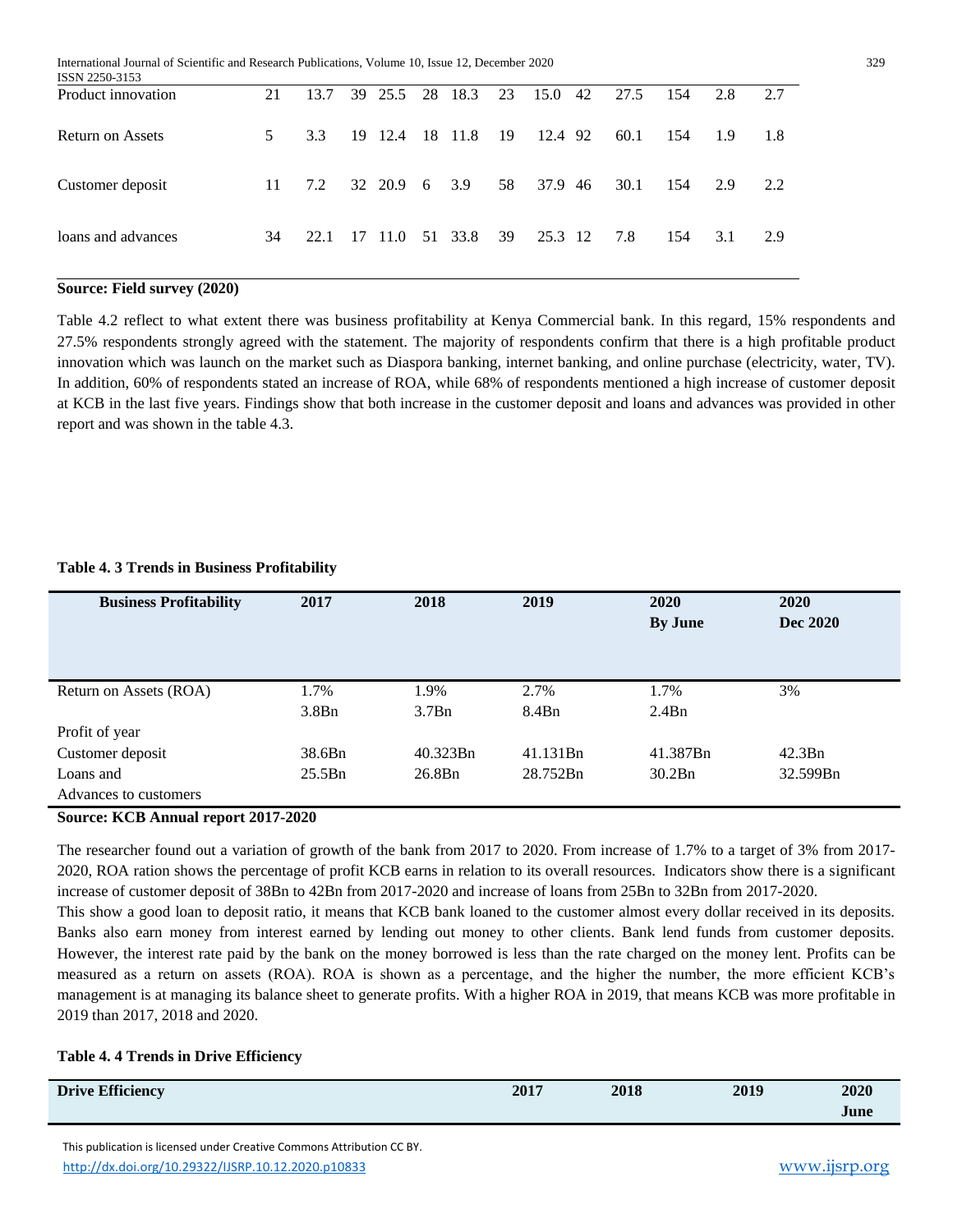| International Journal of Scientific and Research Publications. Volume 10, Issue 12, December 2020<br>ISSN 2250-3153 |       |       |       |       |  |  |  |  |
|---------------------------------------------------------------------------------------------------------------------|-------|-------|-------|-------|--|--|--|--|
| Cost to income ratio                                                                                                | 60.4% | 61.1% | 61.2% | 62.7% |  |  |  |  |
| Staff cost to income ratio                                                                                          | 24.4% | 24.8% | 26.1% | 28.6% |  |  |  |  |

# **Source: KCB Annual report 2017-2020**

The researcher found out a variation on the cost to income ratio from 60 % to 62% from 2017 to 2020. The research found a lower and stable staff cost to income ratio which means also that the cost of running a business is lower compared to its operating income. The lower the cost-to-income ratio is, the more profitable the company should be.

# **Table 4. 5 Trends in Shareholders enhanced valued**

| <b>Shareholders Enhanced Valued</b>                    | 2017  | 2018  | 2019  | 2020<br>June |
|--------------------------------------------------------|-------|-------|-------|--------------|
| Maintain Operational Losses/Total Revenue $(\leq 1\%)$ | 1%    | 1%    | 1%    | 0.88%        |
| NPL as a % of Gross Loans $(\leq)$ )                   | 3.6%  | 5.9%  | 2.4%  | 5.96 %       |
| Capital Adequacy ratio $(\ge)$                         | 15.0% | 15.0% | 15.4% | 15.5 %       |

# **Source: KCB Annual report 2017-2020**

According to secondary data from KCB, the researcher found out a variation of maintaining operational losses/total revenue  $(\leq 1\%)$ from 2017 to 2020. Indicators show that the percent was 1% in consecutive three years (2017, 2018, and 2019) but went down to 0.88% in 2020, that is mean the bank manage to maintain operations losses under 1%. For the case of Non-performing loan NPL as a % of Gross Loans (≤)), the percentage varied between 3.6% to 5.9% for year 2017 and 2018 and NPL went down to 2.4% for year 2019. Finally, the Capital Adequacy ratio (≥) was 15.0% in 2017, 2018 and 2019 against regulatory limit of 15%, hence it reached 15.5% in June 2020 against 15.5% regulatory limit, therefore, in 2020 KCB was qualified as domestic systemic important bank and the Capital adequacy ratio regulatory limit was increase to 15.5%, these led KCB to increase its target as well to 16.5% end of year 2020 to ensure it covers it Risks. Therefore, KCB Rwanda show an increase of capital adequacy ratio and is considered to be resilient to shock. As a result, KCB is less likely to become insolvent if unexpected losses was to occur. The results are directly in line with previous findings with Pedersen and Jeppesen (2012) who stated that increasing shareholder value has become a strategically important part of the decision-making process.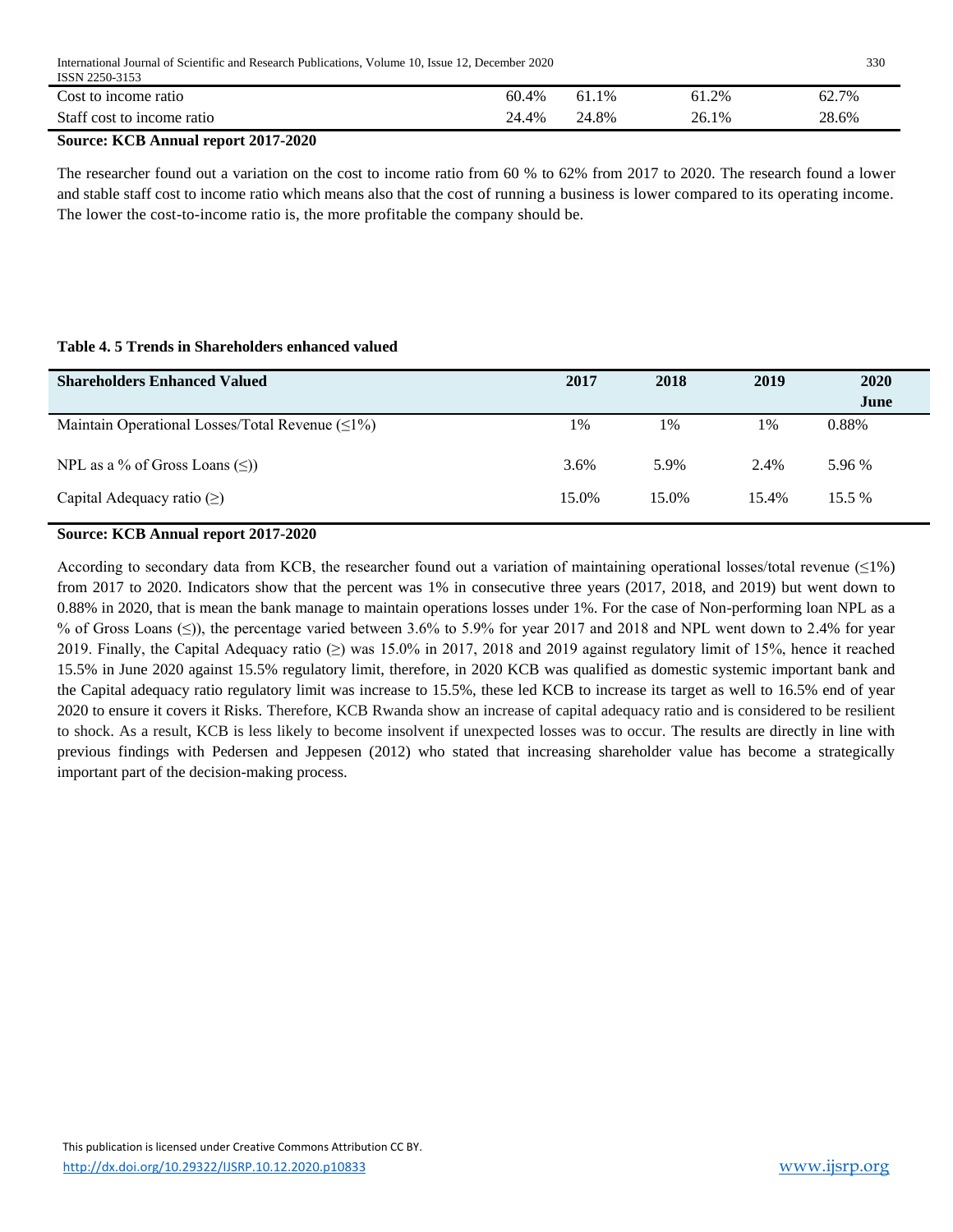# **Table 4. 6 Customer Satisfaction and Staff Morale**

|                                                               | Very |      |                |      |                |           |      |      | Very |      |       |      |     |
|---------------------------------------------------------------|------|------|----------------|------|----------------|-----------|------|------|------|------|-------|------|-----|
|                                                               | Low  |      | Low            |      |                |           | High |      | High |      |       |      |     |
| <b>Customer Satisfaction and Staff</b>                        | 5    |      | $\overline{4}$ |      |                | Average 3 | 2    |      | 1    |      | Total |      |     |
| Morale                                                        | N    | $\%$ | N              | $\%$ | N              | $\%$      | N    | $\%$ | N    | $\%$ | N     | Mean | Sd  |
| Commitment to organization or<br>effort to serve the customer | 43   | 28.1 | 21             | 13.7 | 2              | 1.3       | 20   | 13.1 | 67   | 43.8 | 154   | 2.7  | 2.7 |
| Long term training opportunity for 13<br>career               |      | 8.5  | 12             | 7.8  | 10             | 6.5       | 45   | 29.4 | 73   | 47.7 | 154   | 2.0  | 1.9 |
| Market competitive salary                                     | 47   | 30.7 | 22             | 14.4 | $\overline{4}$ | 2.6       | 28   | 18.3 | 52   | 34   | 154   | 2.9  | 2.9 |
| Customer satisfaction score                                   | 9    | 5.9  | 21             | 13.7 | 27             | 17.6      | 37   | 24.2 | 59   | 38.6 | 154   | 2.2  | 2.1 |

# **Source: Field survey (2020)**

The Table 4.6 shows that 56.9% of respondents who confirmed the existence of a high employee commitment to organization. In additional, respondents show a high involvement of KCB in providing the necessary training to meet the organization targets and also for the long term career development of its employees. Furthermore, 45.1% of respondents disagree that salaries in KCB are competitive on market and 52.3% of respondents agree that the salaries are competitive on the market. Researcher found that KCB employees are most important asset to the bank. As such the bank continue to improve its employee value proposition to address remuneration through improved flexibility of remuneration options available. KCB keep revise the employee retention strategy to retain the best staff and also encourage staff to utilize the e-learning channels as well as classroom-based learning for skills and knowledge development. Research shows there is a direct correlation between engaged employees and the satisfaction of the customer and ultimately achieving business outcomes. In other words, employee engagement drives customer satisfaction. Happy Employees Make Customers Feel Valued. This emotional attachment means that employees will go above and beyond the call of duty.

## **Table 4. 7 Trends on Customer Satisfaction**

| <b>Customer Satisfaction</b>                        | 2017    | 2018    | 2019    | 2020    |
|-----------------------------------------------------|---------|---------|---------|---------|
| Increase Net Promoter Score (after a market survey) | 30%     | 30%     | $>30\%$ | $>42\%$ |
| Customer satisfaction score                         | $>85\%$ | $>85\%$ | $>88\%$ | $>89\%$ |

#### **Source: KCB Annual report 2017-2020**

According to secondary data from KCB, the researcher found out a variation of Increase Net Promoter Score (after a market survey) from 2017 to 2020. Indicators show that the NPS was 30% in consecutive three years (2017, 2018, and 2019) but went at 42 and above % in 2020. This increase is a positive reputation for the bank, because it shows how likely customers are to recommend the bank. For the case of customer satisfaction score, it help the bank to know if its customers are happy with the services provided. The percentage was ≥85% for 2017, and 2018, but for 2019 it was 88% for year 2019 and target of 89% for 2020. This increase means customers are satisfied with the service received and also the bank satisfied with the employee's effort given to satisfy the customer.

#### **Table 4. 8 Correlation between Flexible Work Arrangement and Organizational Productivity at Kenya Commercial Bank Rwanda**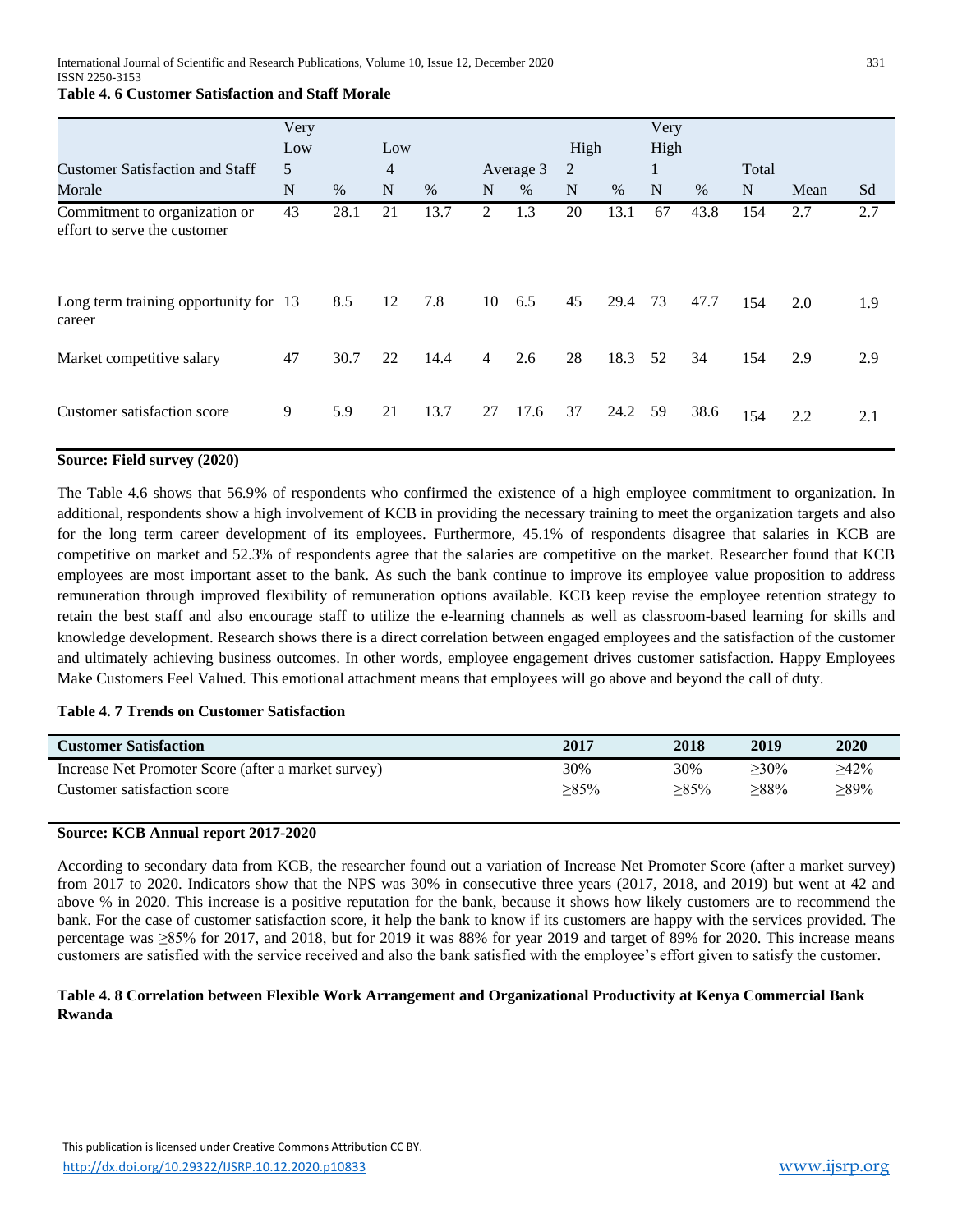# **Organization productivity**

|                                      |                            | <b>Business</b> |                  | Shareholders enhanced |                                                     |
|--------------------------------------|----------------------------|-----------------|------------------|-----------------------|-----------------------------------------------------|
| <b>Flexible work</b><br>arrangements |                            | profitability   | Drive efficiency | value                 | Customer<br>satisfaction and<br><b>Staff Morale</b> |
| Compressed work week                 | <b>Pearson Correlation</b> | $.592**$        | .189             | $.931**$              | $.655**$                                            |
|                                      | Sig. (2-tailed)            | .000            | .086             | .000                  | .000                                                |
|                                      | N                          | 154             | 154              | 154                   | 154                                                 |
| Flexi Time                           | <b>Pearson Correlation</b> | $.681**$        | .145             | $.802**$              | $.311**$                                            |
|                                      | Sig. (2-tailed)            | .000            | .191             | .000                  | .000                                                |
|                                      | $\mathbf N$                | 154             | 154              | 154                   | 154                                                 |
| Job sharing                          | <b>Pearson Correlation</b> | $.370**$        | $.304**$         | $.669**$              | $.850**$                                            |
|                                      | Sig. (2-tailed)            | .001            | .005             | .000                  | .004                                                |
|                                      | N                          | 154             | 154              | 154                   | 154                                                 |
| Telework                             | Pearson Correlation        |                 |                  |                       |                                                     |
|                                      |                            | $.665***$       | $.324***$        | $.861**$              | $.519**$                                            |
|                                      | Sig. (2-tailed)            | .000            | .003             | .000                  | .000                                                |
|                                      | $\mathbf N$                | 154             | 154              | 154                   | 154                                                 |

# **Source: Primary data (2020)**

Findings showed that variables are correlated. In these results, the Pearson correlation between compressed work week and business profitability is about (r=592<sup>\*\*</sup>, p=0.001), which indicates that there is a moderate positive relationship between the variables. And between compressed work week and Drive efficiency is about  $(r=189**, p=0.086)$ , which indicates that there is a small positive relationship between the variables. The Pearson correlation between compressed work week and Shareholders enhanced value is about (r=931\*\*, p=0.000), which indicates that there is a high positive relationship between the variables. And between compressed work week and customer satisfaction and staff morale is  $(r=655**, p=0.001)$ , which indicates that there is a moderate positive relationship between the variables. Given that the majority of p-value for variables are less than the significance level of 0.05, it is an indicator that most of correlation coefficients are significant. The p-value between compressed work week and Drive efficiency is  $(r=189**, p=0.086)$ , The p-value between flexitime and Drive efficiency is  $(r=145**, p=0.191)$ ; Because both p-value are greater than the significance level of 0.05, there is inconclusive evidence about the significance of the association between the variables explaining the absence of relationship between compressed work week and flexi time at KCB.

# **5. Conclusion**

Findings from the first objective lead the researcher to conclude that flexible work arrangement like compressed work week is not used therefore there is insignificant effect on employee and institution productivity. The study noted that job sharing had influenced performance positively. Employees should be encouraged to use this form of flexible work arrangement and managers to ensure there is always a suitable partner for job sharers. Flexi time had significant influence on performance. The Institutional management should implement and allow employees to be on flexi time to reduce absenteeism and also for employees to take care of personal duties. However due to the business continuity, some employees may be excluded from this flexible work arrangement. Telework was being used by a small percentage of employees and facilities were not adequate. Telework influenced employee performance, staff morale and increased productivity in the institution in a very small percentage. Therefore this study concluded that Telework is now a new way of working which will require new behavior and new norms. Even though teleworking is mostly thought of in a positive manner,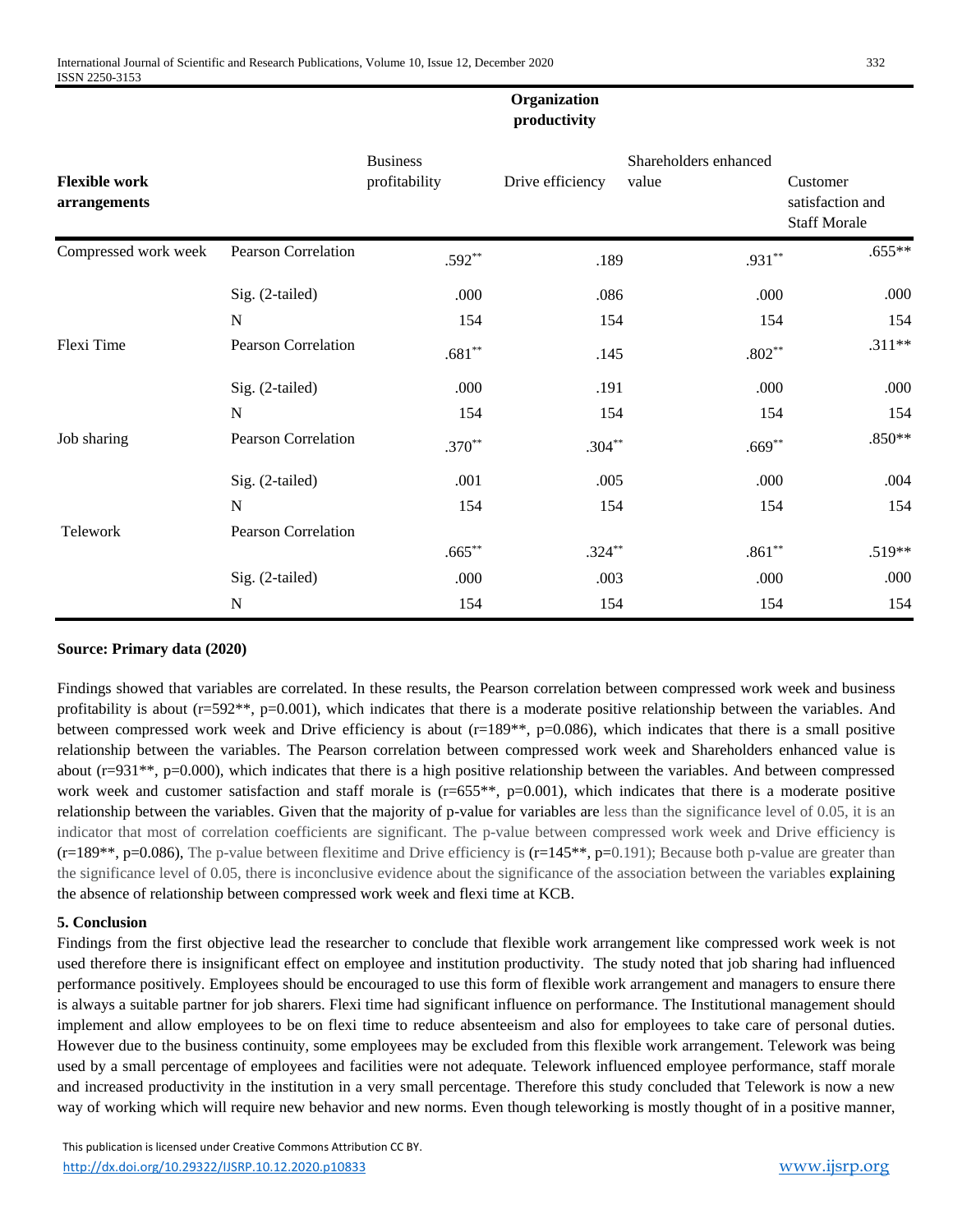International Journal of Scientific and Research Publications, Volume 10, Issue 12, December 2020 333 ISSN 2250-3153

there are some downsides with regard to career development, future prospects and the social aspects of not working in a regular office.

Conclusion to the second specific objective indicates a variation of growth of the bank from 2017 to 2020. Profits could be measured as the higher ROA happened in 2019 that means KCB was more profitable in 2019 than 2017, 2018 and 2020. KCB was more profitable because of a lower and stable staff cost to income ratio which means also that the cost of running a business is lower compared to its operating income. Considering the high percentage of customer satisfaction score, this means customers are satisfied with the service received and also the bank satisfied with the employee's effort given to satisfy the customer.

In light with the third specific objective, the researcher concludes that All other intendant variables were statistically correlated with organizational productivity since the p value were less than 0.05, Except a negative correlation between compressed work week and Drive efficiency, flexitime and Drive efficiency; Because both p-value are greater than the significance level of 0.05, there is inconclusive evidence about the significance of the association between the variables explaining the absence of relationship between compressed work week and flexi time at KCB.

#### **Acknowledgments**

I wish to acknowledge Mr Nyabera Sammy, Dr. Shukla Jaya and for their contribution to this work from the beginning up to it's the completion. I also wish to extend my acknowledgement to the Mount Kenya University and KCB Rwanda for their support and collaborative in term of data collection

#### **References**

- Adekola, B. (2010). Interferences between work and family among male and female executives in Nigeria. *African journal of business management*. 6(4).
- Amah, E. & Ahiauzu, A. (2013). Employee involvement and organizational effectiveness, *Journal of Management Development*, *32 (7),* 661-674.
- Anafarta, N. (2011). The relationship between work-family conflict and job satisfaction: *International Journal of Business & Management, 6(4),* 168-177.
- Barney, C. E., Elias, S. M. (2010). Flex-time as a moderator of the job stress-work motivation relationship. A three nation investigation. *Personnel Review*, *39(4),* 487- 502.
- Bipp, T. (2010). What do people want from their jobs? The Big Five, core self-evaluations and work motivation. I*nternational Journal of Selection and Assessment*, 18(1), 28- 39.
- Bird, R. C. (2010). The four-day work week: old lessons, new questions. *Connecticut Law Review, 42(4),* 1059-1080. Retrieved from http://search.ebscohost.com. ezproxy.liberty.edu:2048/login.aspx?direct=true&db=a9h&AN=51335100&site= ehost-live&scope=site
- Christopher, G, Inge, H., & Angelique, D. R.(2014). An insider's point of view: How a system of flexible working hours helps employees to strike a proper balance between work and personal life: *International Journal of Human Resource Management,* 25(8), 1090-1111.
- Coenen, Marja & Kok, Robert A.W.,( 2014). ["Workplace flexibility and new product development performance: The role of](https://ideas.repec.org/a/eee/eurman/v32y2014i4p564-576.html)  [telework and flexible work schedules,](https://ideas.repec.org/a/eee/eurman/v32y2014i4p564-576.html)" *European [Management Journal](https://ideas.repec.org/s/eee/eurman.html)*, 32(4), 564-576.
- Galinsky, E., Sakai, K., Eby, S., Bond, J. T. & Wigton, T. (2010). Employer-provided workplace flexibility. In K. Christensen and B. Schneider (eds.), *Workplace Flexibility. Realigning 20th century jobs for a 21st century workforce* 131-156.
- International Labour Office (2010). *World of Work Report 2010: From one crisis to the next?* Geneva, Suisse: International Institute for Labour Studies.
- Ioan, L., Codruta, O., & Patricia, R. (2010). *The Role of W.L.B Practices in order to improve organizational performance*, European Research Studies, 8(1).
- Kamau, S., Tuwai, B., &Kuria, S. (2015). Effect of corporate wellbeing practices of employee's performance among commercial banks in Kenya. *International Journal of Scientific & Research Publications*, 5, (5).